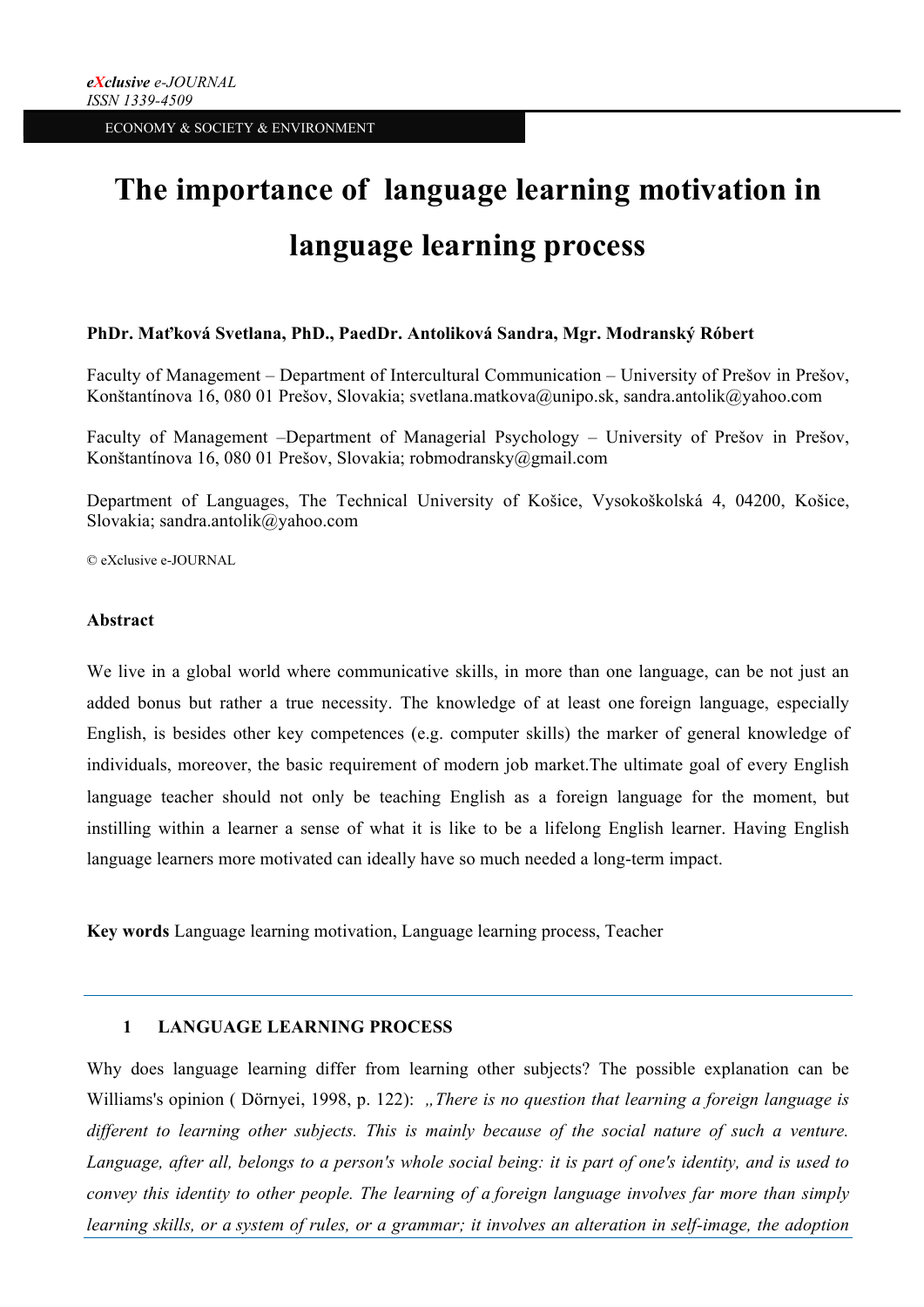*of new social and cultural behaviours and ways of being, and therefore has a significant impact on the social nature of the learner"*.

As presented in Straková (2004, p. 6) most definitions describe learning *"as a conscious process of internalization of new facts, retention of information or skill, gained mostly through formal instruction"*. It stands in contrast to acquisition, which is frequently defined *as a process in which learners internalize facts, rules or skills subconsciously, unaware of the reception process and without the connection to formal instruction"* (Straková, 2004, p. 6). However, Littlewood (Oxford, 1990, p. 4) states that *"our knowledge about what is conscious and what is subconscious is too vague for us to use the [learningacquisition] distinction reliably".* In addition, Oxford (1990) mentions that some elements of language use are firstly conscious and then through practice they become unconscious or automatic. Moreover, many scholars suggested that both  $-$  acquisition and learning  $-$  are necessary for communicative competence, especially at higher skill levels. (Oxford, 1990)

Language learning proficiency will not come overnight. Learning a new language is a life-long process which is complex and dynamic, not necessarily connected with a classroom and a teacher. (Straková, 2004) Furthermore, there are many factors which have an influence on a language learning process. They can be divided into two groups, i.e. internal factors and external factors as presented in the figure below.



Figure 1 Factors Affecting Language Learning (Straková, 2004, p. 9**)**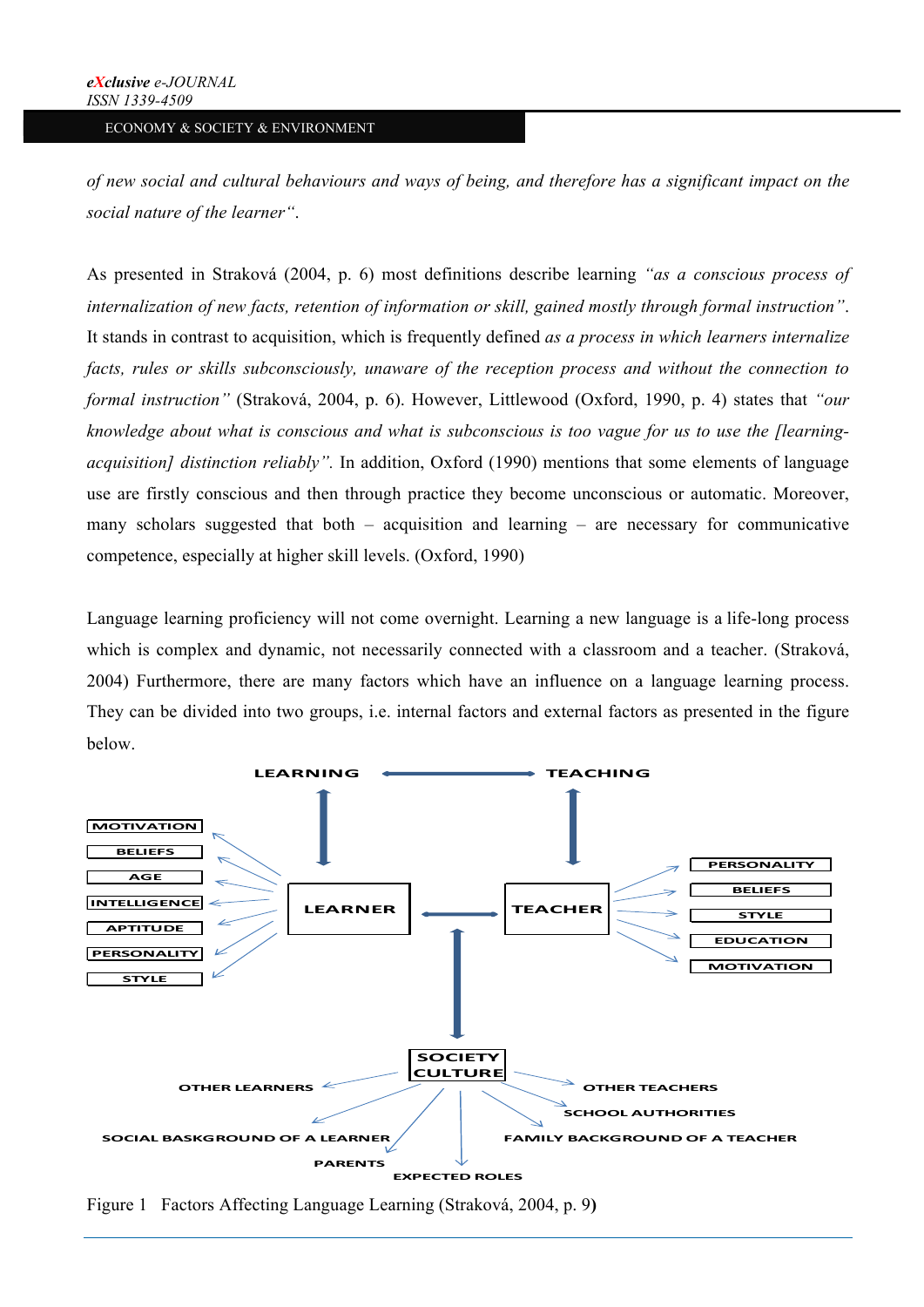## **2 LANGUAGE LEARNING MOTIVATION**

In educational psychology, the definition of what it is to be motivated is quite simple: *"to be motivated is to be moved to do something"* (Ryan, 2000a, p. 54). However, further breakdowns of the term tend to become rather complicated. Many researchers have examined and defined motivation in foreign language learning, but yet a general agreement on the definition of motivation is missing.

Most of the scholars have elaborated on Gardner's (1985, p. 10) definition of motivation as *"the extent to which the individual works or strives to learn the language because of a desire to do so and the satisfaction experienced in this activity"*. Additionally, he proposed that *"effort alone does not signify motivation. The motivated individual expends effort toward the goal, but the individual expending effort is not necessarily motivated."* (Gardner, 1985, p. 10) Therefore, he pointed out that motivation comprises four aspects: *"a goal, effortful behavior, a desire to attain the goal and favorable attitudes toward an activity in question"* (Gardner, 1985, p. 50). In other words, language learning motivation is defined as the combination of learner's effort, attitudes and inner desire to achieve the goal of mastering the language.

On the other hand, Dörnyei (1998, p. 118) claimed that L2 motivation *"is multi-faceted construct, and describing its nature and its core features requires particular care"*. According to Dörnyei's definition (1998, p. 118), motivation *" is a process whereby a certain amount of instigation force arises, initiate action, and persists as long as no other force comes into play to weaken it and thereby terminate action, or until the planned outcome has been reached"*. Richards and Schmidt (Al-Badi, 2011, p. 46) defined motivation in the field of language learning as "*a combination of the learner's attitudes, desires, and willingness in expending effort in order to learn the second language",* moreover, as *"the driving force in any situation that leads to action".* Richards and Schmidt (Al-Badi, 2011) reported that people are motivated to do something they feel is worth doing and they expect to be successful in doing. In these both cases motivation is seen as a force that makes a person initiate an action and keep on until the goal is achieved.

Furthermore, based on Deci and Ryan's Self-Determination Theory, which has been stated by researchers to be one of the most comprehensive and empirically supported theories of motivation available today, motivation was classified as intrinsic and extrinsic based on the degree of selfdetermination. It assumed that humans have inherent tendencies to be intrinsically motivated, to assimilate their social and physical worlds, and to integrate their external regulations into self-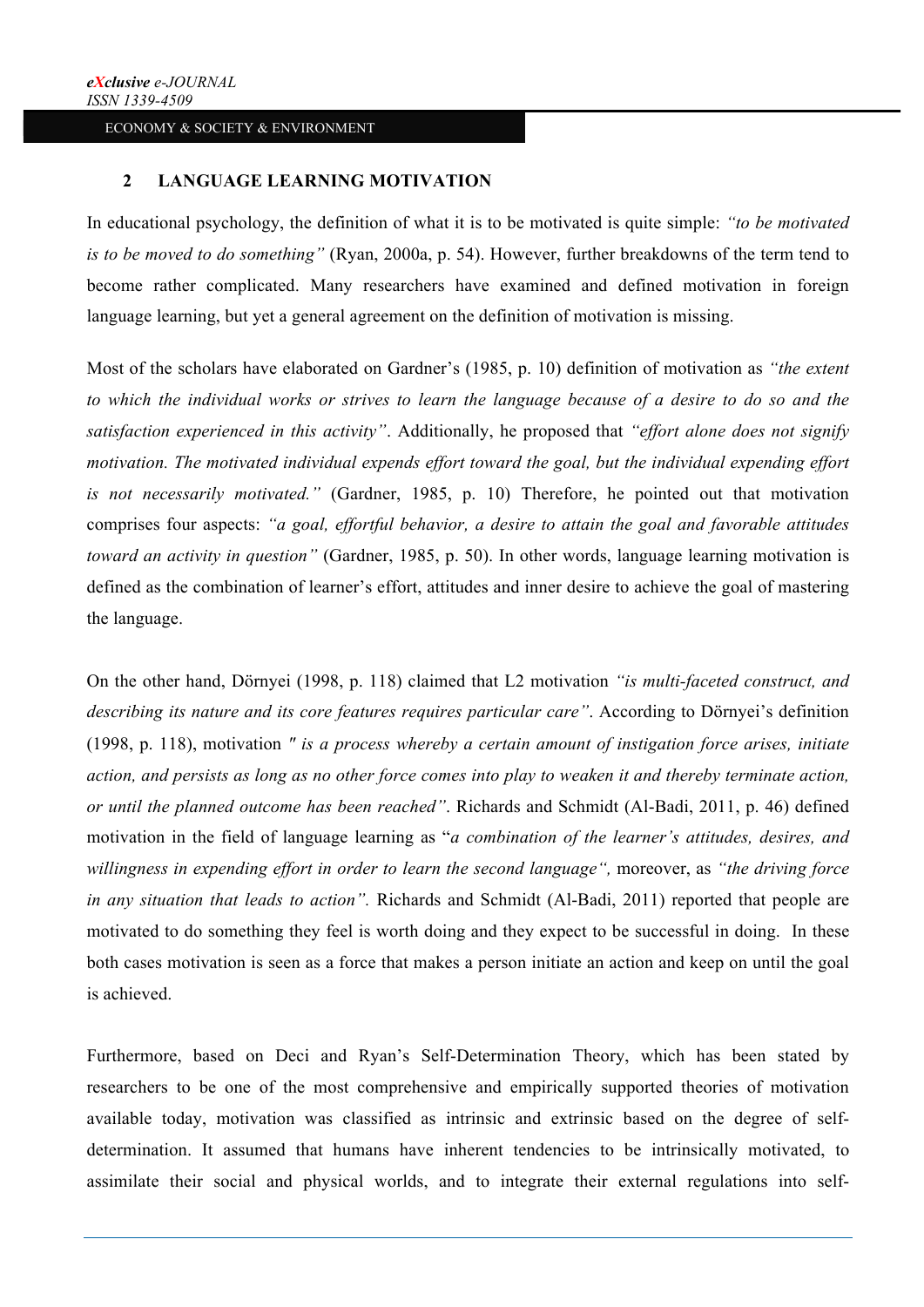regulations (Tanaka, 2008). In this theory human behavior is considered to be volitional and selfdetermined.

In a highly influential study of motivation, Crookes and Schmidt (1991) pointed out that researchers should focus not only on finding out what motivates students, but they should focus on what concepts of motivation teachers believe are critical for successful language learning as well. Furthermore, Dörnyei (2001a, p. 51) highlighted that *"the most pressing question related to motivation is not what motivation is but rather how it can be increased"*. All teachers would agree that motivated students are easier to work with because they are willing to learn. Dörnyei (2003, p. 173) described this explicitly when he wrote the following: "The motivated individual expends effort, is persistent and attentive to the task at *hand, has goals, desires and aspirations, enjoys the activity, experiences reinforcement from success and disappointment from failure, makes attributions concerning success and or failure, is aroused, and makes use of strategies to aid in achieving goals"*. Furthermore, it is interesting to notice Dörnyei 's (2001b) opinion that a demotivated person is someone who initially has had motivation to achieve a goal or to engage in an activity but has lost it because of negative external factors. Therefore, increasing students 'motivation in their language learning process should be the most important task for teachers in their teaching process.

### **2.1 THE ROLE OF LANGUAGE LEARNING MOTIVATION IN LANGUAGE LEARNING PROCESS**

Although opinions differ as to the definition of language learning motivation, there is a general agreement on the important role that motivation plays in the success of language learning process. Dörnyei and Csizer (1998, p. 203) for instance, asserted that *"L2 motivation is one of the most important*  factors that determine the rate and success of L2 attainment...without sufficient motivation, even *individuals with the most remarkable abilities cannot accomplish long-term goals"*. As presented there is a generally accepted opinion that the motivation to learn a language is as important as any other factors affecting the language learning process, such as the learner's aptitude, attitude, style, personality, etc.

Teachers tend to consider that a foreign language learning motivation is the most important factor in advancing effective learning. (Dörnyei, 2001b) Furthermore, Dörnyei (1998) argues the importance of motivation by the statement that motivation provides learners the primary stimulus for initiating the language learning, and later motivation becomes the driving force to be persistent in demanding language learning process, so that learners may not be able to achieve their long term goals the without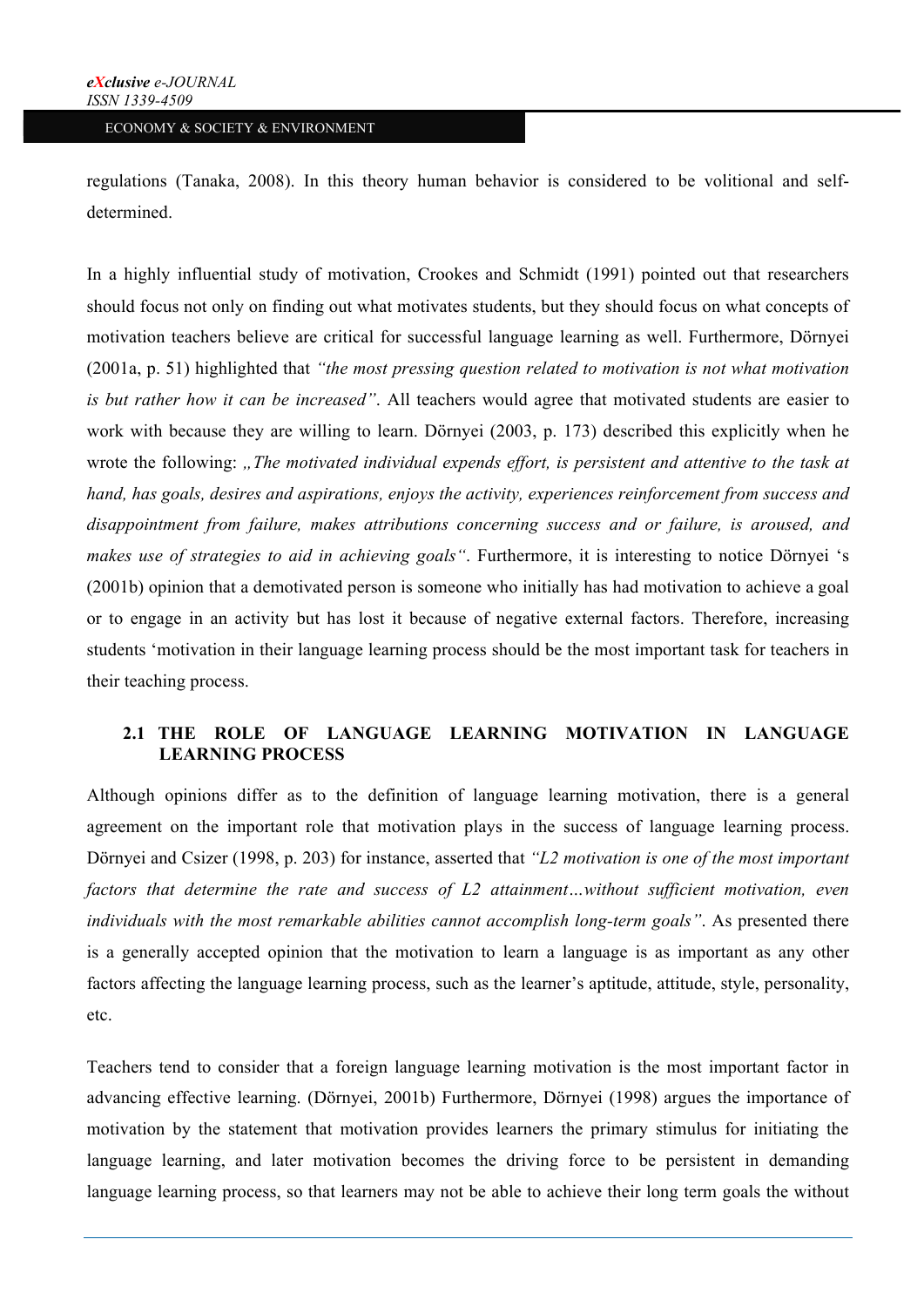the sufficient motivation. As seen motivation has a crucial and leading position among all factors affecting the success or failure of each individual learner's language learning process.

Moreover, worth noticing is Gardner's (1985) statement that language learning motivation itself is a dynamic process throughout language learning. In addition, motivation is perceived by Dörnyei (2001b) as cyclic, going up and down, affecting the language achievement and vice versa. It can be said that the flow of motivation changes over time, e.g. differs not only during a foreign language course, but also during the class/seminar or even during the task itself. Therefore, teachers should be aware of that flux in motivation and be ready not only to maintain, but also increase the language learning motivation in their students' learning process.

#### **3 CONCLUSION**

Successful students of English do not have to be only a teacher's dream – students motivated to work hard, adding their own goals to those of the classroom, focusing their attention on the task, using language learning strategies effectively, moreover, learning autonomously can be believed to be real in every English class. The teachers have to be aware of the fact that the reason why some language learners excel and others struggle lies in how much motivated learners are. The dream can come true by English teachers' focusing on increasing language learning motivation among their students.

## **REFERENCES**

- 1. AL-BADI, S.A., REGION, D. 2011. *Learners' Motivation to Speak English* [online]. 2011 [cit. 2013-09-04], p. 46-56. Available at: <http://www.moe.gov.om/Portal/sitebuilder/Sites /EPS/Arabic/IPS /Importa /tesol/3 /Learners%E2%80%99%20motivation%20to%20speak%20English.pdf>.
- 2. CROOKES, G., SCHMIDT, R. W. 1991. Motivation: Reopening the research agenda. In *Language Learning: A Journal of Applied Linguistics* [online]. 1991, vol. 41, no. 4 [cit. 2013-08-09], p. 469- 512. Available at: <http://nflrc.hawaii.edu/aboutus/schmidt/>. ISSN 0023-8333.
- 3. DÖRNYEI, Z. 1998. Motivation in second and foreign language learning. In *Language Teaching*  [online]. 1998, vol. 31 [cit. 2013-03-09], p. 117-135. Available at: < http://www.nottingham.ac.uk /~aezweb/research/cral/doku.php?id=people:zoltan>. ISSN 1475-3049.
- 4. DÖRNYEI, Z. 2001a. New themes and approaches in second language motivation research. In *Annual Review of Applied Linguistics* [online]. 2001, vol. 21 [cit. 2013-08-17], p. 43-59. Available at: <http://www.nottingham.ac.uk/~aezweb/research/cral/doku.php?id=people:zoltan>. ISSN 0267- 1905.